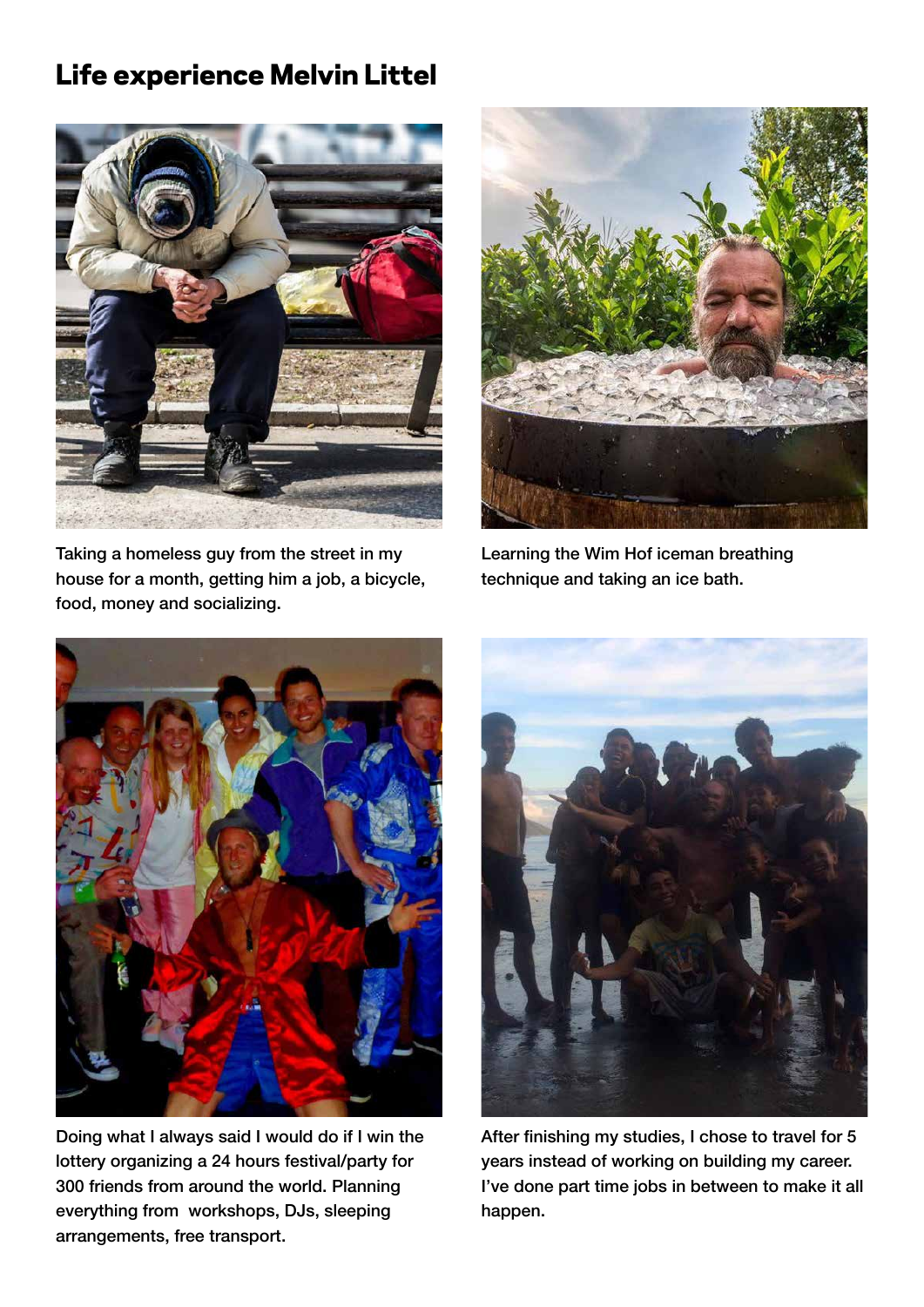## **''Be the change you want to see in the world''**

mahatma gandhi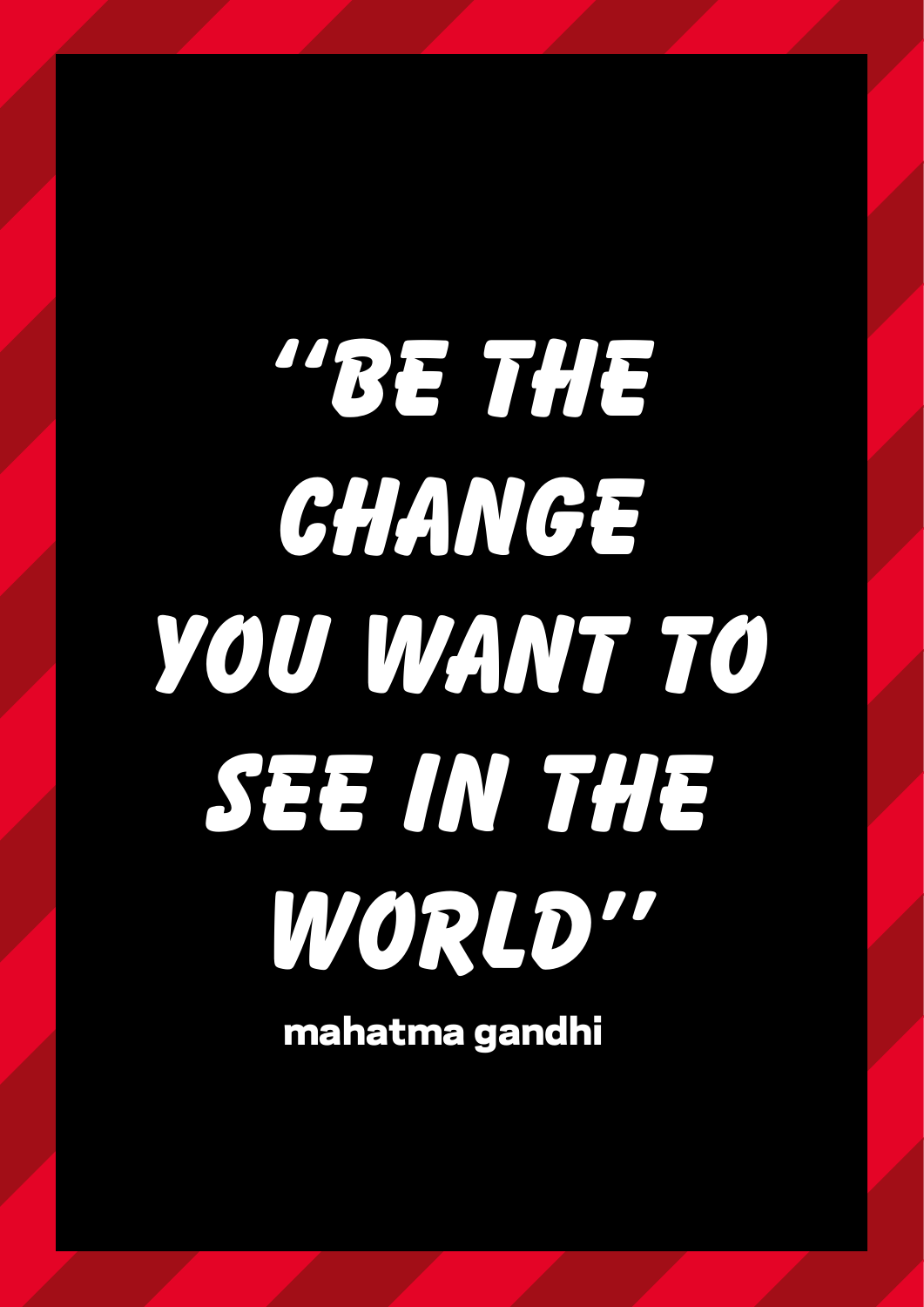

Learning how to teach, becoming a volunteer English teacher in the Hill tribes in Asia.



10 minutes before all my bags got stolen in India on the beach in a surprise tropical rainstorm. Losing everything, including my passport and money. Finding out that even in that situation there will always be options and solutions to problems.



Connecting great people from all over the world and creating great little communities.



Learning how to do a Vipassana meditation, a 12 day silence retreat. No talking, no eye contact, no sports, limited food, sleeping in a cell and meditation sessions from 4:00am to 9pm with little to no breaks.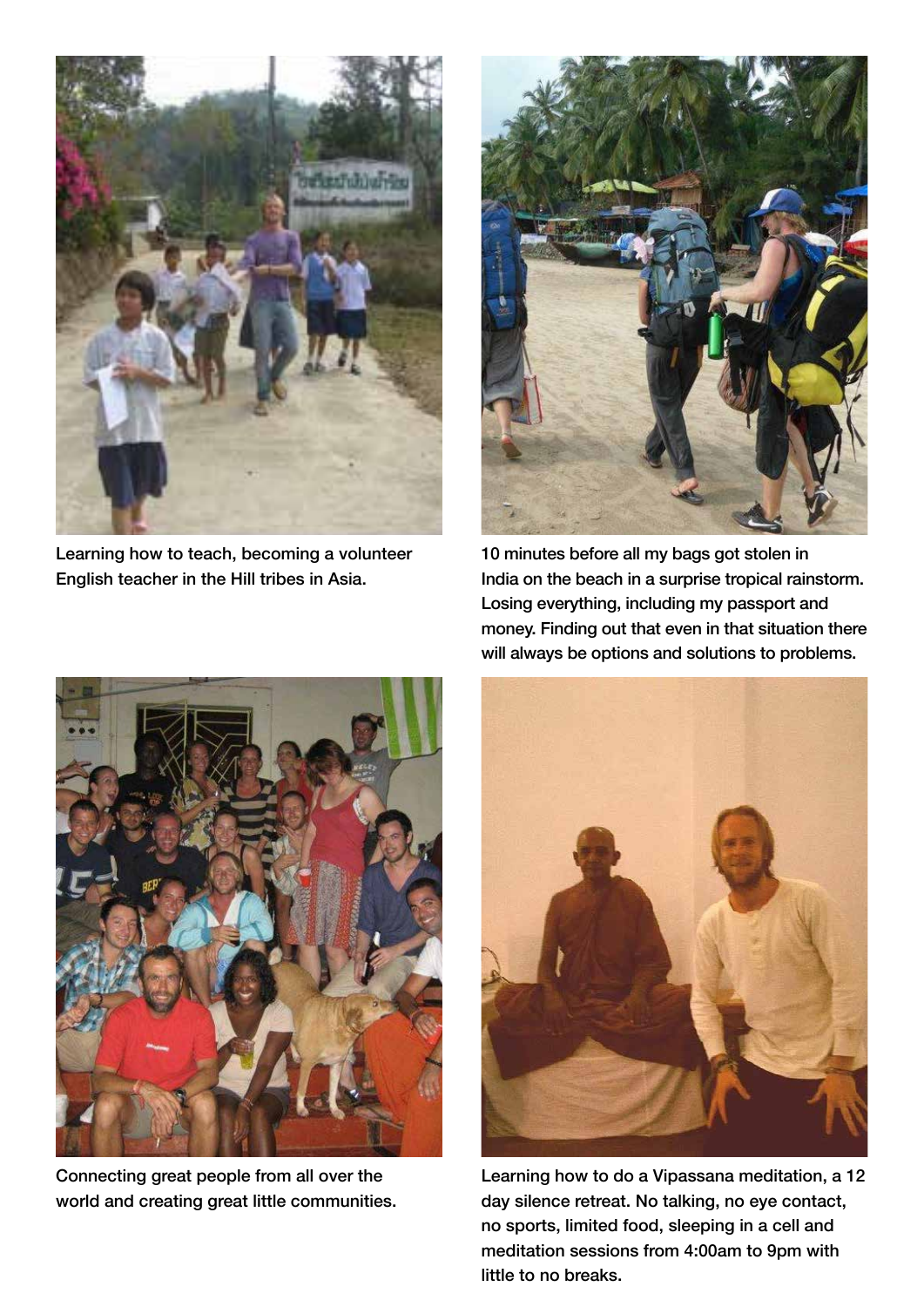

Doing a yoga teacher training in Richikesh India.



Disconnecting from the outside world by going on a beach trek along the Dutch coastline - no phone, money or any otherhuman contact. Walking for 12 hours a day and sleeping outside, with just a few supplies like food and water. (not an actual picture from that experience - I haven't got any!).



Doing the 15 day Annapurna track journey in the HimalayasNepal. Getting extremely sick approaching the top, being pushed over by a local, experiencing an avalanche at about 30 meters behind me and rocks falling and smashing to the ground next to my head.



Hitchhiking in Eastern Europe for 1 month. Never having to wait longer than 1 hour for a ride. Getting free food, free accommodation and tours by lots of great people (including the director of Samsung Europe - Picture taken by his driver!) .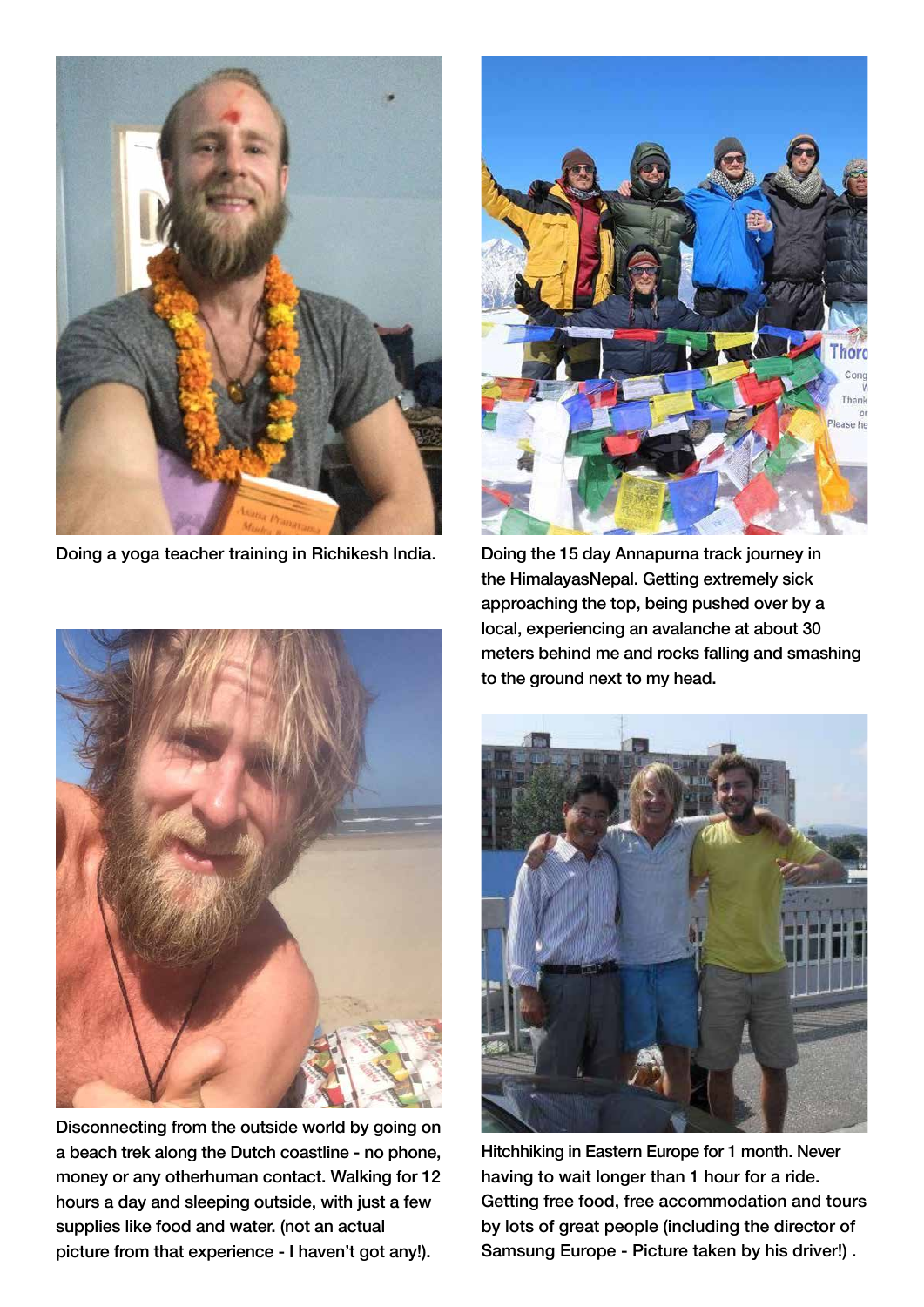**''Life isnt about finding yourself. Life is about CREATING yourself ''**

George Bernard Shaw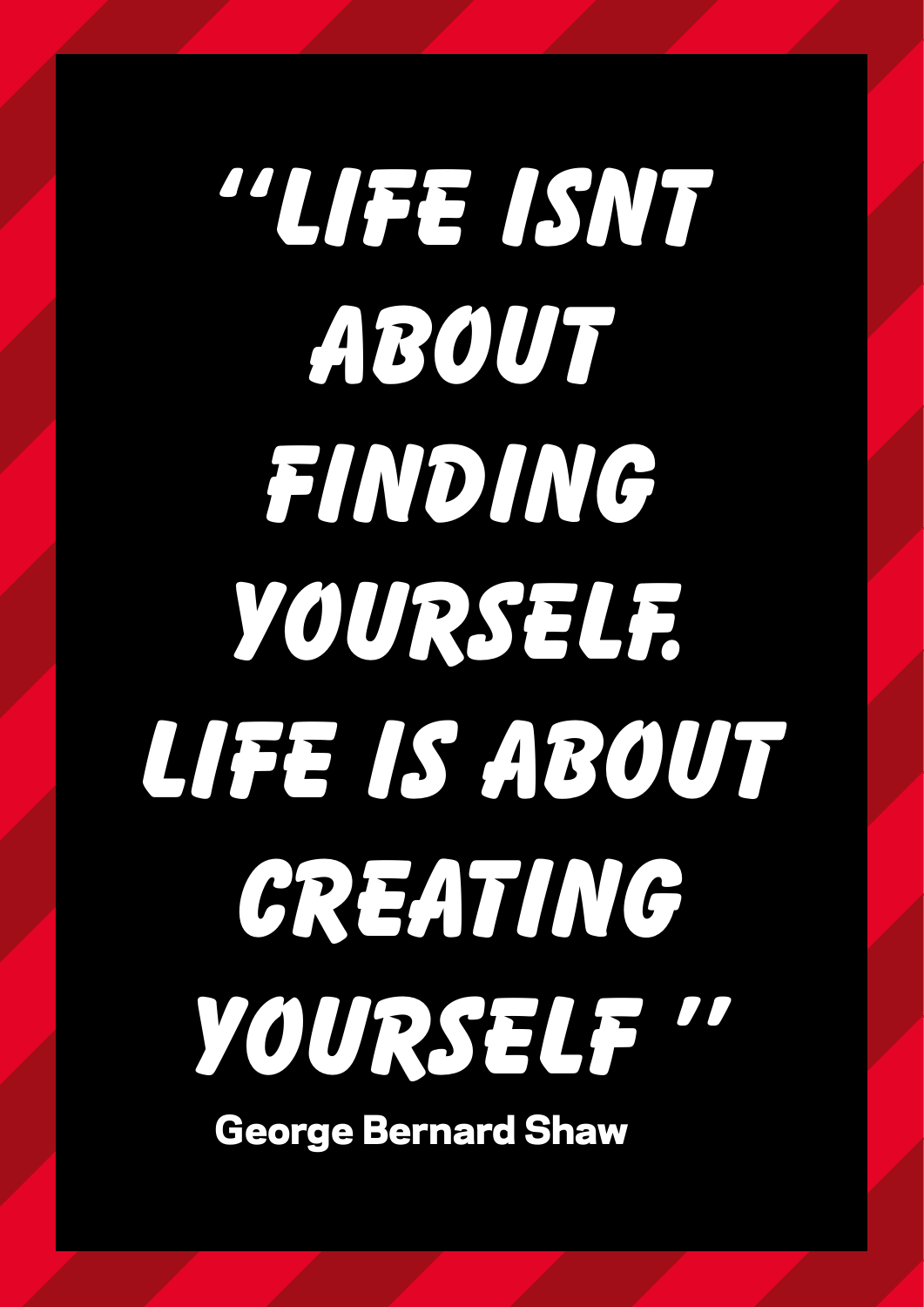

Making a free hostel out of my house and having tourists stay for free in Amsterdam, pretty much on a weekly basis.



Organizing free sport days in a gym area where adults ( responding to a Facebook post) could play as if they were young again (dodgeball, basketball, football, table tennis).



After being bitten by a spider and not being able to walk for a week, losing my three jobs and running out of money. Instead of calling friends and parents, or accepting help from my travel friends, I went on and challenged myself to live without any money for 2 weeks! I did this by being outdoors, living and having a great time (I still went to all the parties that my friends were having in different locations such as hostels and B&Bs!).



I gave all my material possessions away, for free, 3 times. It was done through Facebook - the first person to reply to my post would get it all - and that included a home cinema, a jacuzzi bathtub and a tennis table!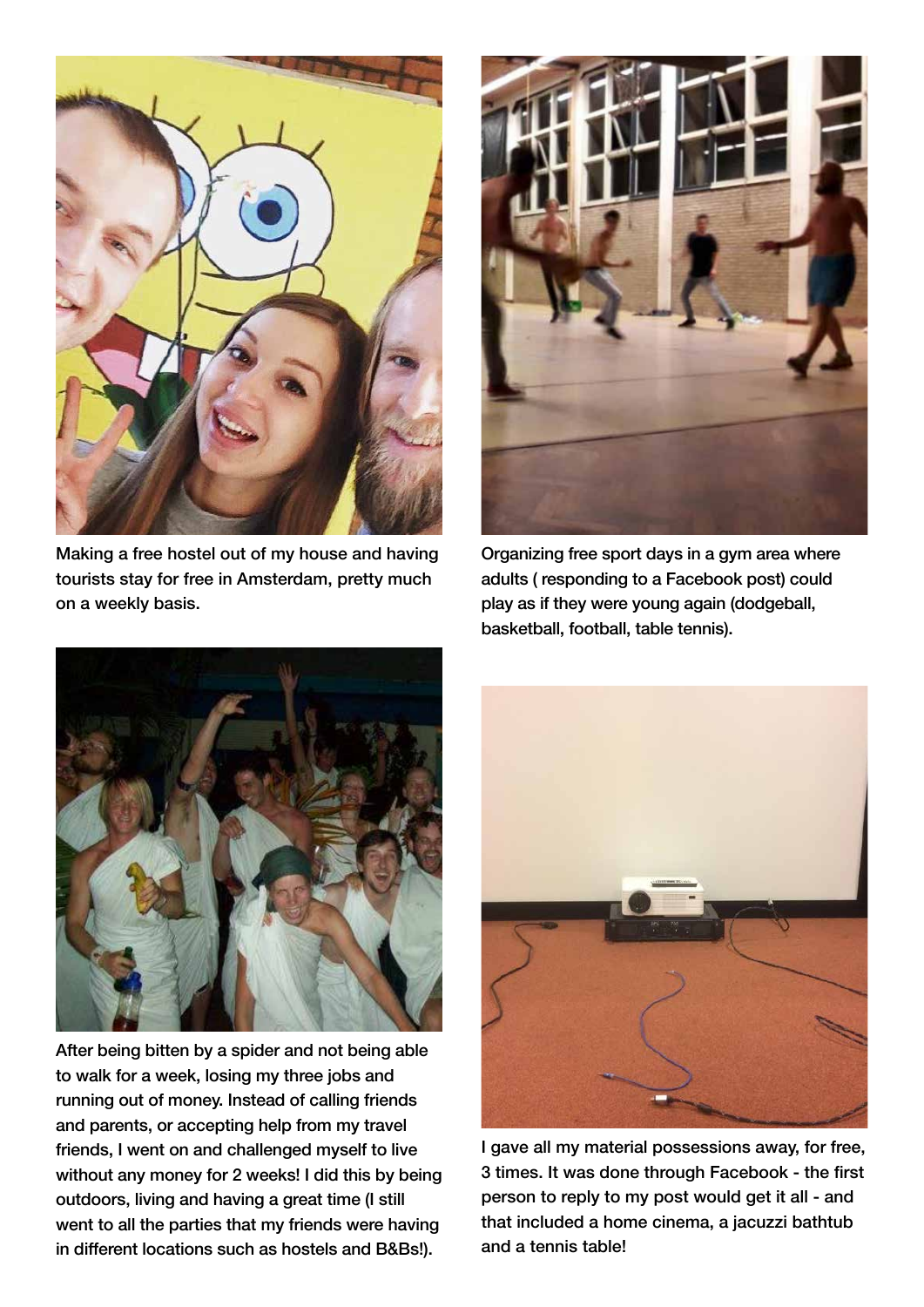

Accepting a challenge from a friend: juggle a football 3000 times in the air without dropping it. Despite playing football for most of my life, the most I could do was 40. And so, I went on to train and after 6 months, I made it! On a beach, in Sri Lanka, proving to myself that we do have the ability to learn and change pretty much everything we want to!



Trekking to Machu Picchu and the Amazon Jungle, with 10 minutes to buy warm clothes and equipment for this trip!



Being an extra in one of the most famous Bollywood movies of the decade!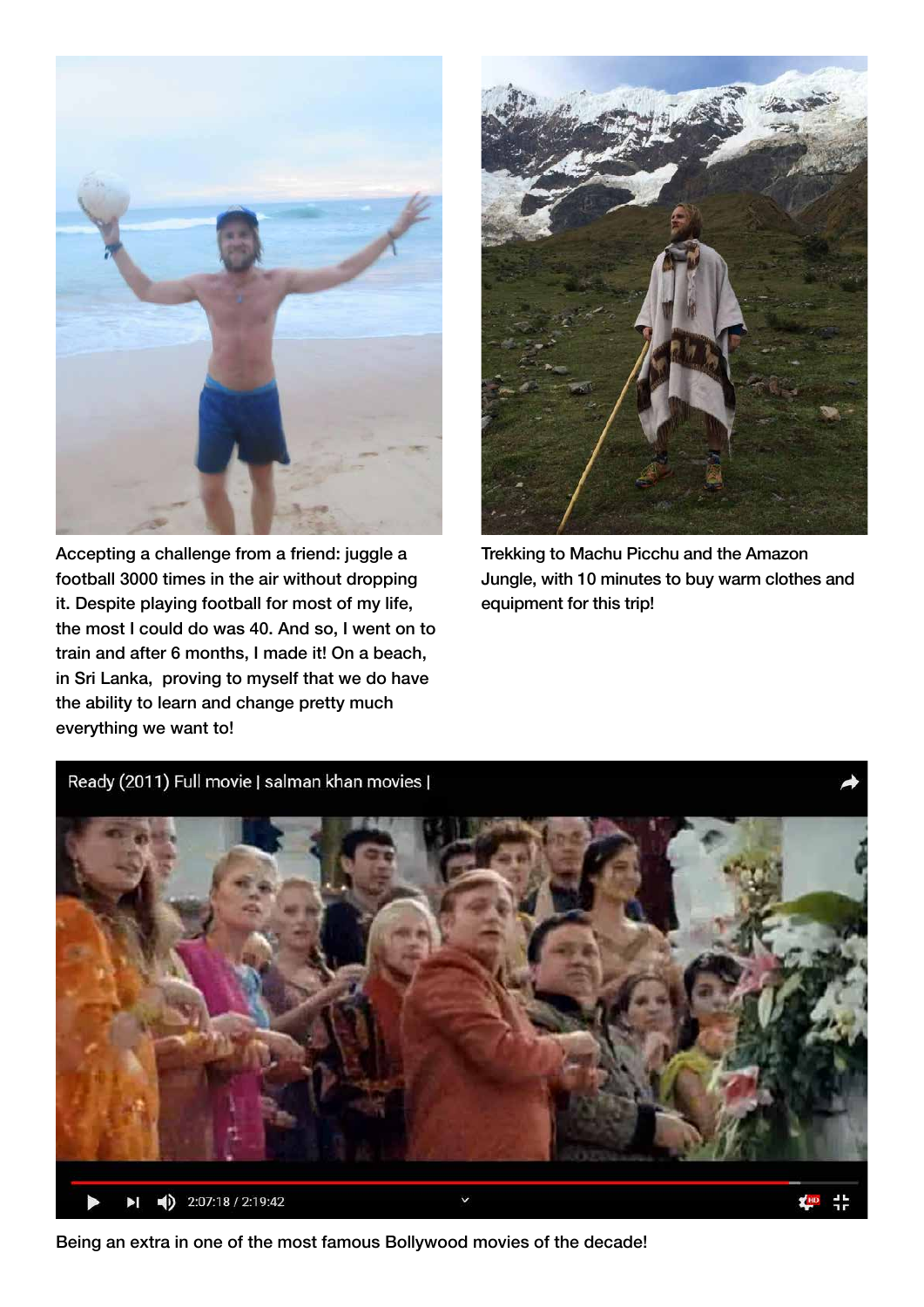## **''Everything you can imagine is real''**

Pablo Picasso